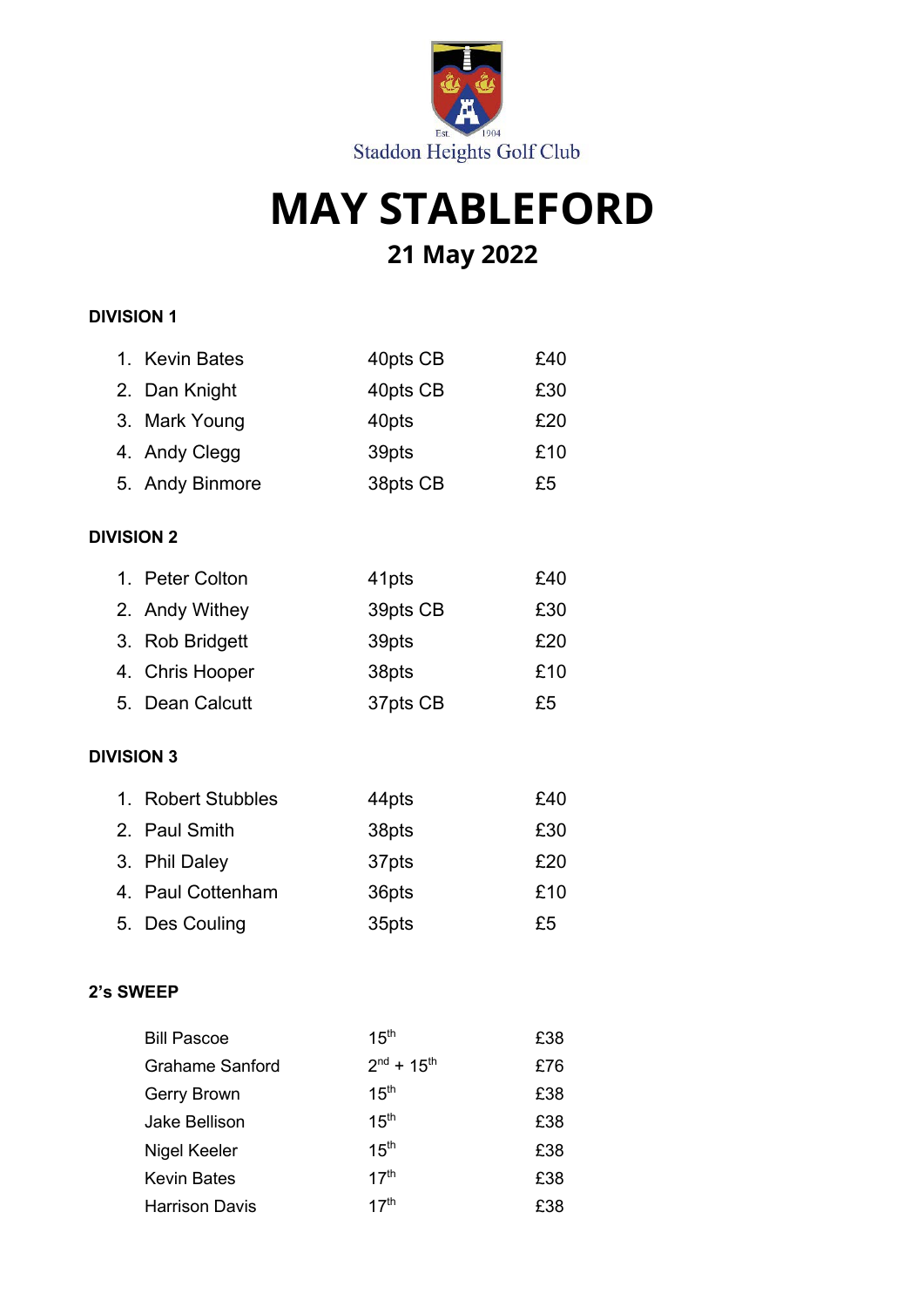### **STADDON HEIGHTS G.C.**

Competition Result May Stableford (21/05/2022)

**Score Type:** Stableford

**Course/Tee:** Staddon Heights (Yellow)

| Pos          | <b>Name</b>        |                         | <b>Hcp</b> Points | <b>Comments</b> |
|--------------|--------------------|-------------------------|-------------------|-----------------|
| $\mathbf{1}$ | Kevin Bates        | 10                      | 40                |                 |
| 2            | Daniel Knight      | $\boldsymbol{7}$        | 40                |                 |
| 3            | Mark Young         | 10                      | 40                |                 |
| 4            | Andrew Clegg       | 8                       | 39                |                 |
| 5            | Andrew Binmore     | $10$                    | 38                |                 |
| 6            | Mark Reed          | 8                       | 38                |                 |
| 7            | Grahame Sanford    | $\overline{7}$          | 38                |                 |
| 8            | David Chapman      | 10                      | $37\,$            |                 |
| 9            | Tom Blackler       | $\boldsymbol{7}$        | $37\,$            |                 |
| 10           | Chris Moulder      | 5                       | 37                |                 |
| 11           | Gerry Brown        | $\overline{7}$          | 36                |                 |
| 12           | Phil Aston         | $\overline{7}$          | 36                |                 |
| 13           | <b>Ricky Hart</b>  | $\boldsymbol{9}$        | 36                |                 |
| 14           | Gareth Mitchell    | $\overline{\mathbf{4}}$ | 36                |                 |
| 15           | Jon Holwill        | 11                      | 35                |                 |
| $16\,$       | Keith Rendell      | $\overline{\mathbf{4}}$ | 35                |                 |
| 17           | David Purcell      | $10$                    | 34                |                 |
| $18\,$       | John Gavin         | $10$                    | 34                |                 |
| 19           | <b>Bill Pascoe</b> | $\boldsymbol{7}$        | 34                |                 |
| $20\,$       | Darren Clarke      | $\overline{2}$          | 34                |                 |
| 21           | Andrew Saunders    | $\sqrt{2}$              | 33                |                 |
| 22           | Joe Knight         | $\,6\,$                 | 33                |                 |
| 23           | Darren Slemon      | 10                      | $33\,$            |                 |
| 24           | Nigel Keeler       | 11                      | 33                |                 |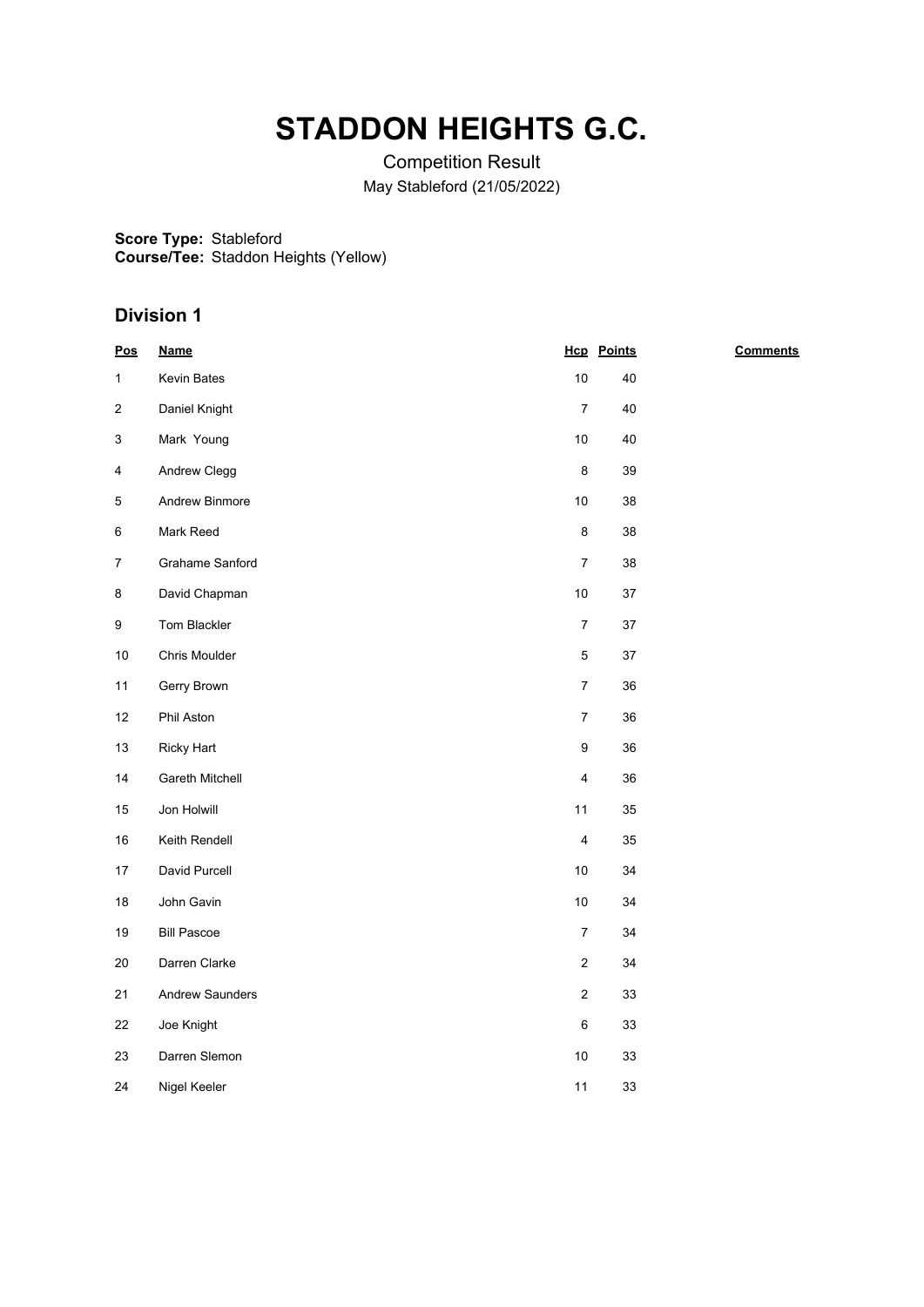| Pos | <b>Name</b>            |                           | <b>Hcp</b> Points | <b>Comments</b> |
|-----|------------------------|---------------------------|-------------------|-----------------|
| 25  | David King             | $\boldsymbol{9}$          | 32                |                 |
| 26  | Dave Bettridge         | $10$                      | 32                |                 |
| 27  | Gary Thorburn          | $10$                      | 32                |                 |
| 28  | Chris Harper           | $\ensuremath{\mathsf{3}}$ | 32                |                 |
| 29  | Nick Jewell            | $10$                      | 31                |                 |
| 30  | lan Scott              | $\boldsymbol{9}$          | 31                |                 |
| 31  | Keith Puzey            | $10$                      | 31                |                 |
| 32  | Jake Bellison          | $\,6\,$                   | $30\,$            |                 |
| 33  | Mark Wood              | $\boldsymbol{7}$          | $30\,$            |                 |
| 34  | Lee West               | $\mathbf 5$               | $30\,$            |                 |
| 35  | Steve Tripp            | $10$                      | 29                |                 |
| 36  | Steve Harvey           | $10$                      | 29                |                 |
| 37  | Nigel Stocker          | 10                        | 29                |                 |
| 38  | <b>Steve Griffiths</b> | $\boldsymbol{7}$          | 28                |                 |
| 39  | Martin Wallace         | $\boldsymbol{9}$          | 28                |                 |
| 40  | David N Roberts        | $\bf 8$                   | 28                |                 |
| 41  | Jason Bellison         | $\boldsymbol{9}$          | $27\,$            |                 |
| 42  | David Allen            | $\bf 8$                   | $27\,$            |                 |
| 43  | Graham Purchase        | 10                        | 26                |                 |
| 44  | Alex Cole              | $\,6\,$                   | 22                |                 |
| 45  | Kieran Burley-Brown    | $\ensuremath{\mathsf{3}}$ | 14                | Retired Injured |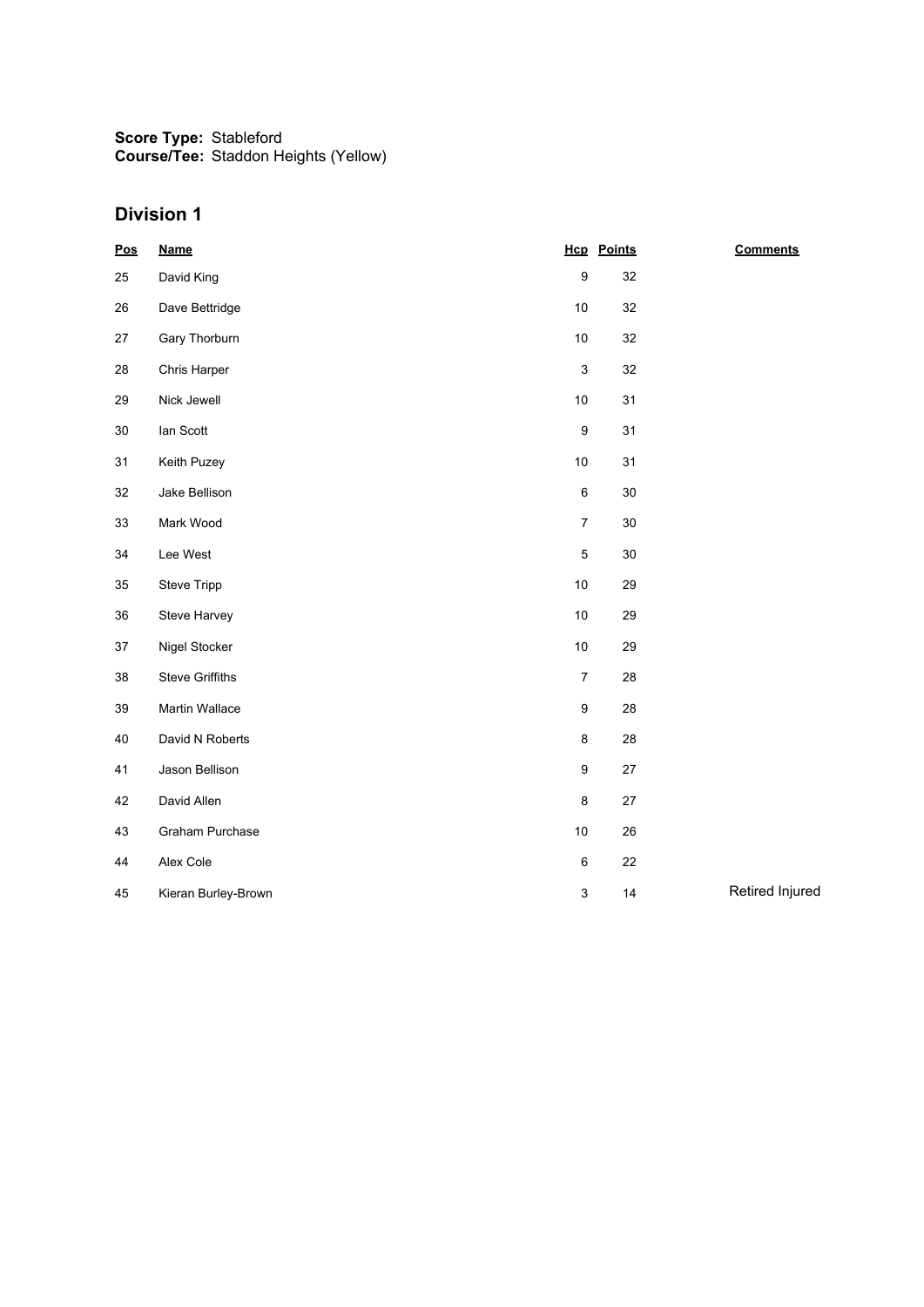| $\underline{\mathsf{Pos}}$ | <b>Name</b>            |        | <b>Hcp</b> Points | <b>Comments</b> |
|----------------------------|------------------------|--------|-------------------|-----------------|
| $\mathbf{1}$               | Peter Colton           | 22     | 41                |                 |
| 2                          | Andrew Withey          | 14     | 39                |                 |
| 3                          | Robert Bridgett        | 12     | 39                |                 |
| 4                          | Chris Hooper           | 17     | 38                |                 |
| 5                          | Dean Calcutt           | 11     | $37\,$            |                 |
| 6                          | Gary N Chapman         | 16     | 37                |                 |
| $\overline{7}$             | Barry Howson           | 18     | 36                |                 |
| 8                          | Graham Couch           | 17     | 36                |                 |
| 9                          | Alan Huntley           | 22     | 36                |                 |
| $10\,$                     | Steven Buckle          | 13     | 36                |                 |
| 11                         | <b>Brian Rimes</b>     | 20     | 35                |                 |
| 12                         | Gary Symons            | 14     | 35                |                 |
| 13                         | Kevin Mudge            | 12     | 35                |                 |
| 14                         | Ray Roach              | 18     | 34                |                 |
| 15                         | Nick Fisher            | 15     | 34                |                 |
| $16\,$                     | Harrison Davis         | 12     | 34                |                 |
| $17\,$                     | Norman Powell          | 21     | 34                |                 |
| $18\,$                     | Anthony Clarke         | 14     | 34                |                 |
| 19                         | <b>Graeme Collings</b> | 19     | 34                |                 |
| $20\,$                     | Steve Westmore         | $20\,$ | 34                |                 |
| 21                         | Andy Fishlock          | 15     | 34                |                 |
| 22                         | Andy Hardinge          | 22     | 34                |                 |
| 23                         | Joe Stanbury           | $13$   | 33                |                 |
| 24                         | Rob Brown              | $19$   | 33                |                 |
| 25                         | Peter Richards         | 19     | 33                |                 |
| 26                         | Ken Major              | 21     | 33                |                 |
| 27                         | Mike Glanfield         | 14     | 33                |                 |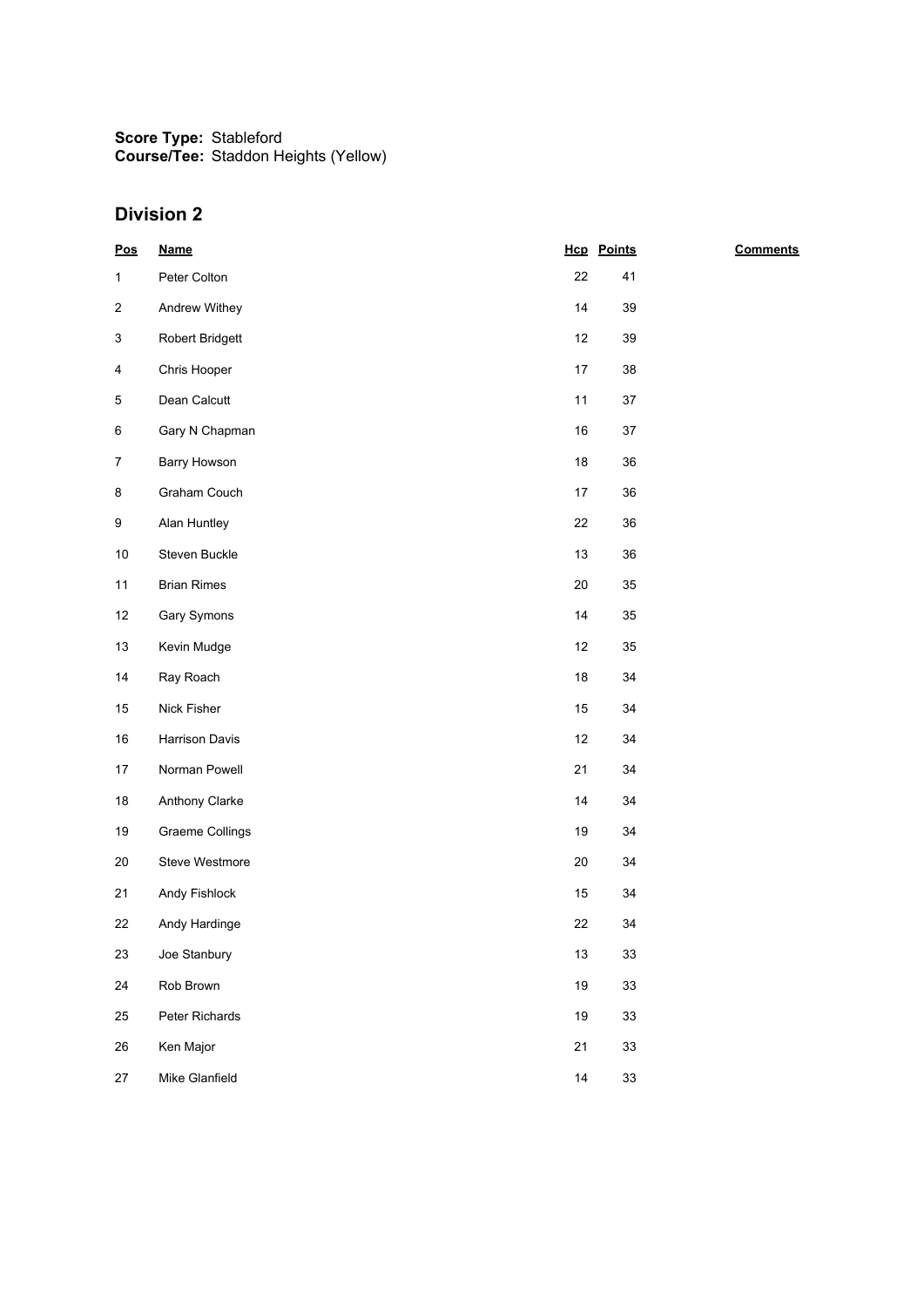| $\underline{\mathsf{Pos}}$ | <b>Name</b>         |        | <b>Hcp</b> Points | <b>Comments</b> |
|----------------------------|---------------------|--------|-------------------|-----------------|
| 28                         | Roy Yuill           | 16     | 33                |                 |
| 29                         | <b>Martin Snell</b> | 19     | 33                |                 |
| $30\,$                     | Jack Stocker        | 12     | 32                |                 |
| 31                         | David Cox           | $18$   | $32\,$            |                 |
| 32                         | Peter Gliddon       | 14     | 32                |                 |
| 33                         | Gordon Bevan        | 17     | 32                |                 |
| 34                         | Chris Bird          | 21     | 32                |                 |
| $35\,$                     | Chris Preston       | $18$   | $32\,$            |                 |
| 36                         | Philip Hill         | 13     | 31                |                 |
| 37                         | Mark Nichols        | 12     | 31                |                 |
| $38\,$                     | lan Donald          | $17\,$ | 31                |                 |
| $39\,$                     | Robin Love          | 21     | 31                |                 |
| 40                         | Keith Prowse        | 22     | 31                |                 |
| 41                         | Jon Finnerty        | $18$   | 31                |                 |
| 42                         | Alan Holwill        | $13$   | 31                |                 |
| 43                         | Ged King            | 11     | 31                |                 |
| 44                         | Max Lowles          | 12     | $30\,$            |                 |
| 45                         | <b>Stuart Piper</b> | 21     | $30\,$            |                 |
| 46                         | Ben Stanbury        | 13     | $30\,$            |                 |
| 47                         | Andrew Field        | 12     | $30\,$            |                 |
| 48                         | Bob Jones           | 11     | $30\,$            |                 |
| 49                         | Mike Mahoney        | 15     | $30\,$            |                 |
| 50                         | John Ellis          | 21     | $30\,$            |                 |
| 51                         | Roy Warren          | 14     | $30\,$            |                 |
| 52                         | Ryan Howe           | 19     | $30\,$            |                 |
| 53                         | Kevin Glanville     | 17     | 29                |                 |
| 54                         | Roy Taylor          | 21     | 29                |                 |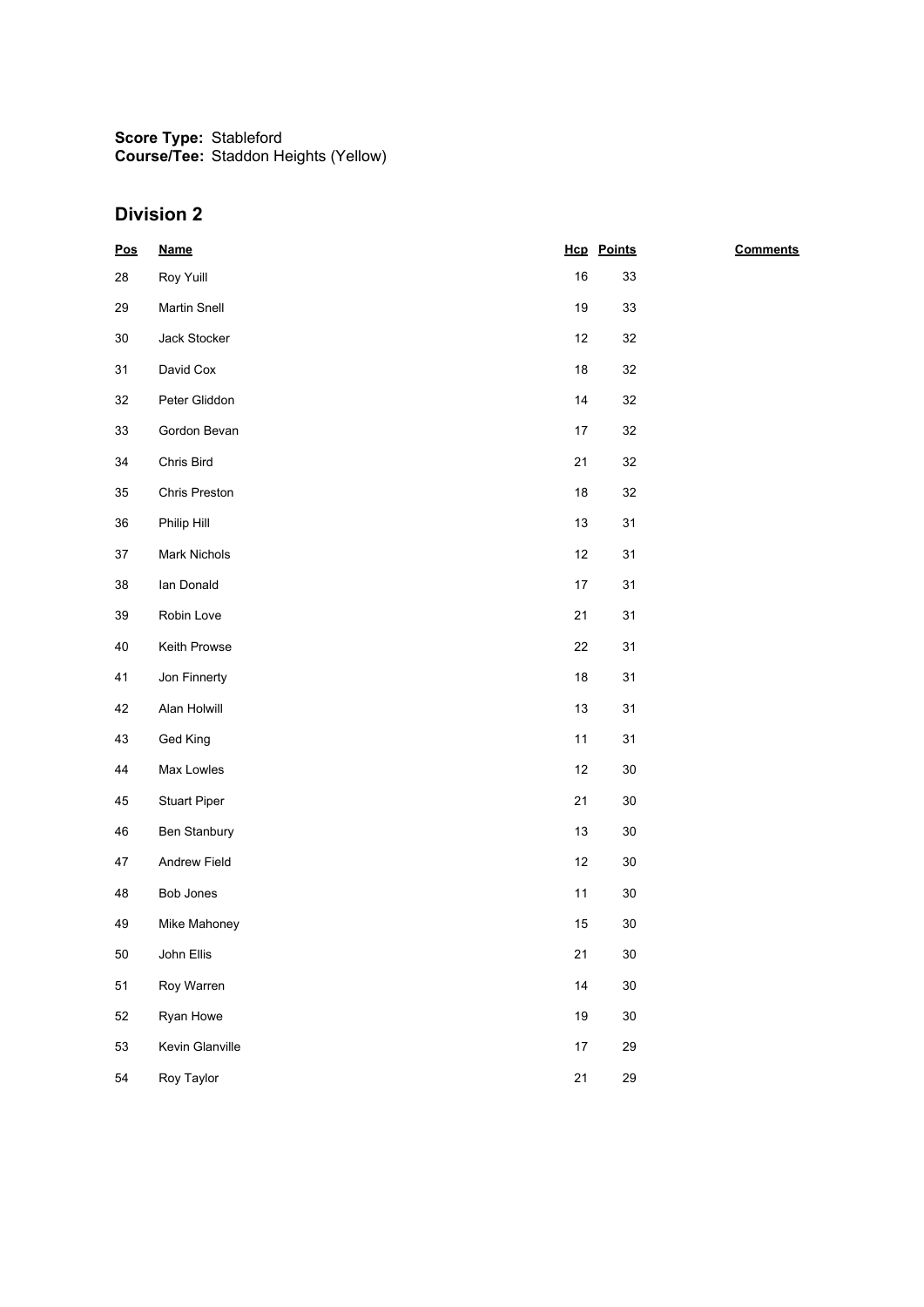| $\underline{\text{Pos}}$ | <b>Name</b>          |        | <b>Hcp</b> Points | <b>Comments</b> |
|--------------------------|----------------------|--------|-------------------|-----------------|
| 55                       | James Smith          | 14     | 29                |                 |
| 56                       | lan Roper            | 15     | 29                |                 |
| 57                       | Terry Olver          | 21     | 29                |                 |
| 58                       | Rob Elsey            | 13     | 29                |                 |
| 59                       | John Warn            | 13     | 29                |                 |
| 60                       | Martin Moore         | 13     | 29                |                 |
| 61                       | Maurice Stevens      | 19     | 29                |                 |
| 62                       | Ciaran O'Gallagher   | 15     | 29                |                 |
| 63                       | Gary West            | 11     | 28                |                 |
| 64                       | Stefan Gayton        | 11     | 28                |                 |
| 65                       | Graeme Elliott-Smith | 16     | 28                |                 |
| 66                       | Marc Davis           | 21     | 28                |                 |
| 67                       | Roger Ford           | 12     | 28                |                 |
| 68                       | Peter Murphy         | 16     | $27\,$            |                 |
| 69                       | Paul Chapman         | 12     | 27                |                 |
| $70\,$                   | Chris May            | 17     | $27\,$            |                 |
| 71                       | Kevin Buckingham     | $19$   | $27\,$            |                 |
| 72                       | Mike Harris          | 12     | 26                |                 |
| $73\,$                   | Martyn Clarke        | 21     | 26                |                 |
| 74                       | Charlie Marshall     | 16     | 25                |                 |
| 75                       | Barry Moran          | 15     | 25                |                 |
| 76                       | Michael Bray         | 13     | 25                |                 |
| $77\,$                   | Gary Bolt            | $15\,$ | 23                |                 |
| 78                       | lan Easton           | 17     | 23                |                 |
| 79                       | Colin Moist          | 17     | 22                |                 |
| 80                       | Scott Flynn          | 14     | 22                |                 |
| 81                       | Bob Gibson           | $19$   | $16\,$            | Withdrawn       |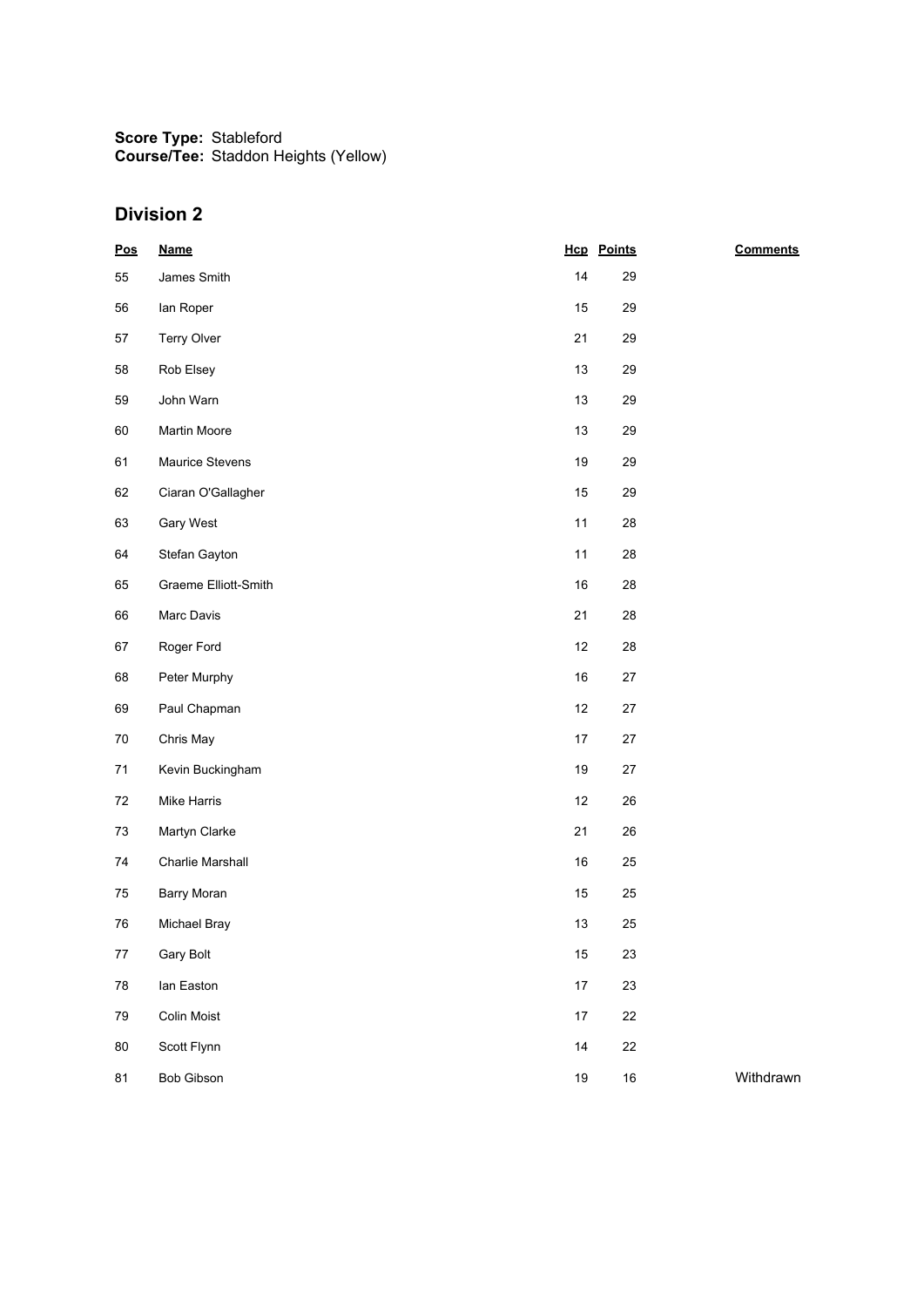| Pos                     | <b>Name</b>            |        | <b>Hcp</b> Points | <b>Comments</b> |
|-------------------------|------------------------|--------|-------------------|-----------------|
| $\mathbf{1}$            | Robert Stubbles        | $27\,$ | 44                |                 |
| $\overline{\mathbf{c}}$ | Paul Smith             | 26     | 38                |                 |
| 3                       | Phil Daley             | 24     | $37\,$            |                 |
| 4                       | Paul Cottenham         | 25     | 36                |                 |
| 5                       | Des Couling            | 23     | 35                |                 |
| 6                       | Jordan Attwood         | 28     | 34                |                 |
| $\overline{7}$          | Shaun Sullivan         | 24     | 34                |                 |
| 8                       | Reg Box                | 23     | 32                |                 |
| 9                       | <b>Bill Partington</b> | 27     | 32                |                 |
| $10\,$                  | Peter Elsey            | 26     | 32                |                 |
| 11                      | lan Shilson            | 25     | 32                |                 |
| 12                      | Graeme Coombes         | 25     | 31                |                 |
| 13                      | Dave Kneebone          | 24     | 31                |                 |
| 14                      | Mark Lashbrook         | 24     | 31                |                 |
| 15                      | Jon Gribbins           | 26     | $30\,$            |                 |
| $16\,$                  | Lance Godefroy         | 28     | $30\,$            |                 |
| 17                      | John Palmer            | 24     | 29                |                 |
| $18\,$                  | Bernie Sibley          | 26     | 29                |                 |
| 19                      | Dennis Whiting         | 25     | 29                |                 |
| 20                      | David Stringer         | 26     | $27\,$            |                 |
| 21                      | Colin Towle            | 23     | $27\,$            |                 |
| 22                      | <b>Brian Huntley</b>   | 23     | $26\,$            |                 |
| 23                      | Dave Trethowan         | 24     | 25                |                 |
| 24                      | Steve Kitchen          | 23     | 25                |                 |
| 25                      | Gerald Jamieson        | 26     | 24                |                 |
| 26                      | Michael Eastel         | 26     | 21                |                 |